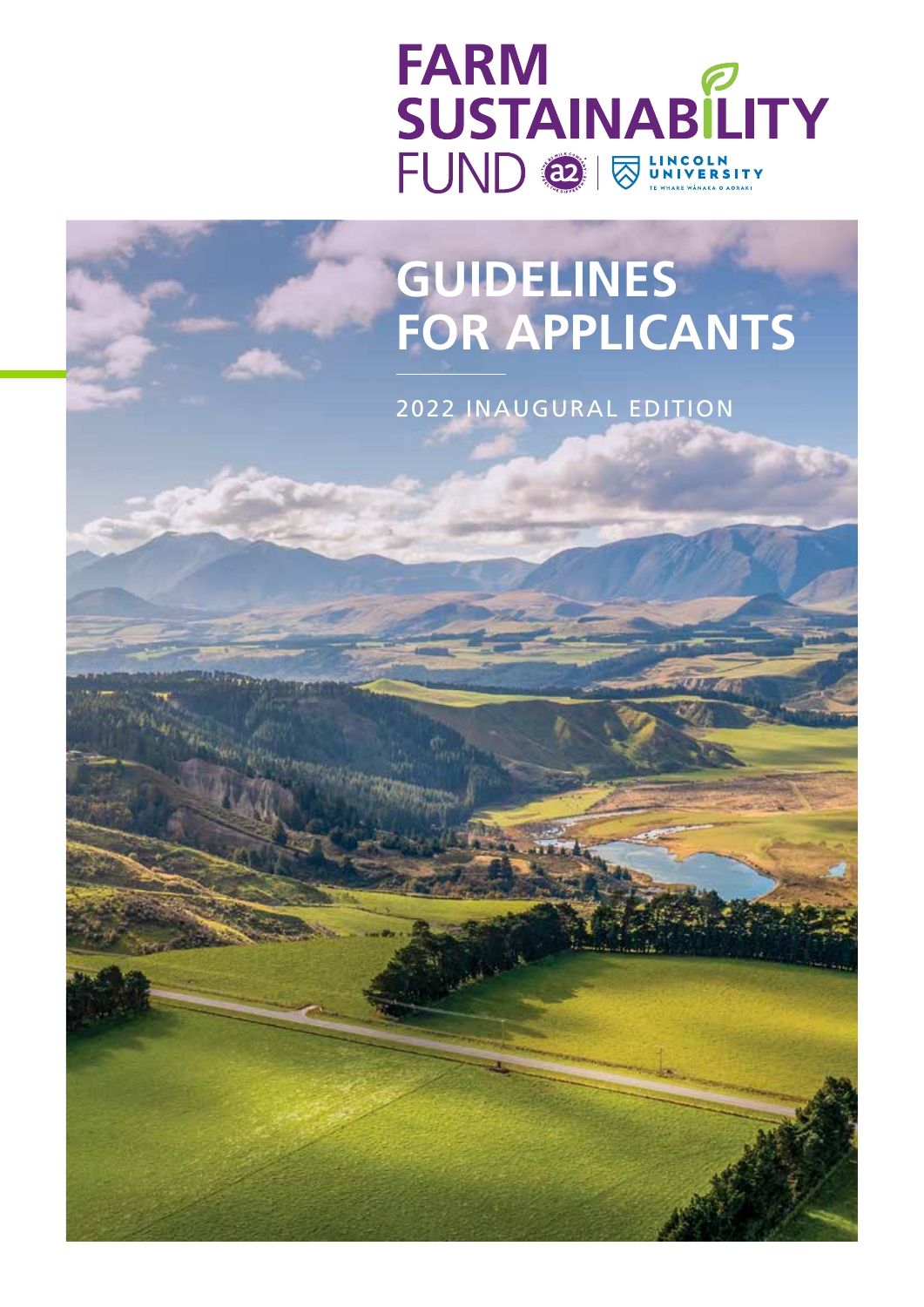New Zealand Farm Sustainability Fund 2022

# **SUPPORTING A SUSTAINABLE FUTURE**

The a2 Milk Company's New Zealand **Farm Sustainability Fund** offers financial awards to contracted a2 Milk™ dairy farms to support projects that promote the achievement of the Company's sustainability objectives. Successful projects will demonstrate an integrated approach to a sustainable future and enable a positive and meaningful impact across the environment in which we operate.



- Support our people, consumers and communities to be healthy and safe to thrive; and
- Protect nature and the planet for future generations

### **Project funding available**

A total funding pool of **\$500,000 (excluding GST)** is available.

Funding awards are available up to a maximum of **\$35,000 (excluding GST)** per project. Under special circumstances the Investment Committee will consider higher awards.

Applicant contributions (cash and in-kind) towards the project cost must at least match the award amount as a minimum; the applicant cash contribution must represent at least 50% of the total award amount.

### **Eligibility**

#### **Eligibility to apply**

- The Fund is open to contracted a2 Milk™ dairy farms only.
- Nominated projects must relate directly to one or more of the key priority areas outlined below.
- Applicant contributions (cash and in-kind) must be at least equal to the award amount.
- The applicant cash component must represent a minimum of 50% of the total award amount.

#### **Key priority areas:**

- Lowering GHG emissions
- Increasing on-farm carbon sequestration
- Improving farm system resilience
- Improving water quality and use efficiency
- Enhancing on-farm biodiversity
- Animal wellbeing/health
- Managing and improving soil health

#### **Eligible for funding**

- Projects that address / adapt to climate change
- Projects that enhance and/or benefit the environment
- Projects that adapt farm management systems for GHG reduction and associated/connected environmental challenges, eg. biodiversity, water quality etc.

#### **Not eligible for funding**

- Projects that are required as a condition of any resource consent/s
- Projects that require, but have not been awarded, a resource consent
- Land purchase
- Projects that are required under regulation or statute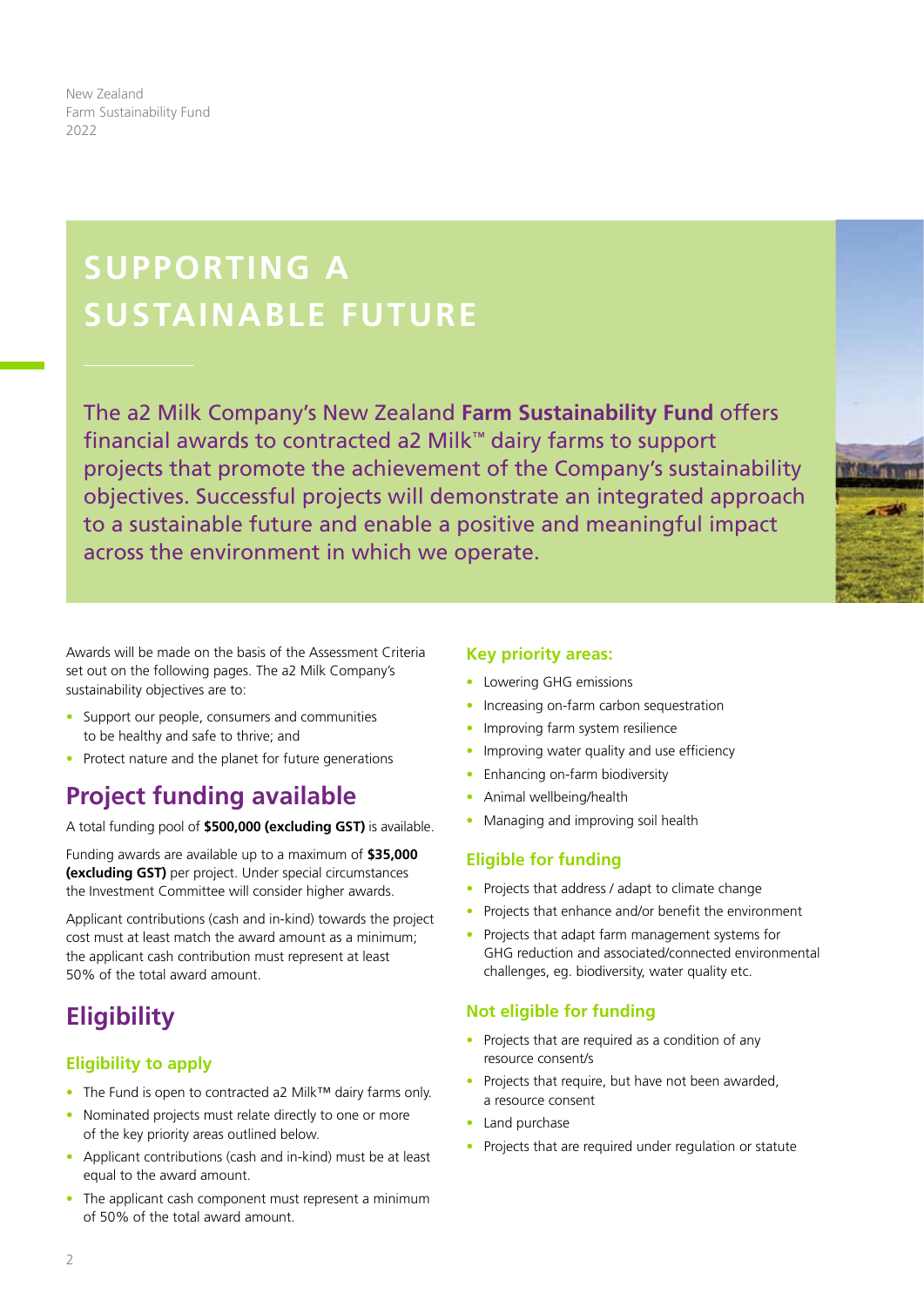

#### **Key Dates**

| Applications open                 | 23 May 2022       |
|-----------------------------------|-------------------|
| Applications close                | 4 July 2022       |
| Successful applicants notified by | 15 August 2022    |
| Project start date                | 1 September 2022  |
| Progress report due               | 1 March 2023      |
| Final report due                  | 29 September 2023 |

### **Successful applicants**

Each successful applicant will receive a letter of offer to sign and return. Funding will be transferred to the applicant's nominated bank account on receipt of the signed letter of offer. Funding will be provided at 80% of the award at project start and 20% at project end.

### **Completing the application form**

- Complete the application form in its entirety. Incomplete sections may result in an unsuccessful application.
- Ensure you include 'before' photographs for the application where relevant.
- **Email your completed application form and photos to:**  Applications.RMO@lincoln.ac.nz
- Submission deadline; 5pm, Monday 4 July 2022.

### **Developing Your Budget**

Before working on your budget, please consider the following:

- Cost estimates should be credible and realistic, and supported by quotes, where possible;
- Each item has to be specific, avoid using terms such as 'miscellaneous' or 'other activities'; and
- For each item, include a short description and provide details of calculations used to arrive at the amount budgeted.

#### **Enquiries**

If you have any questions about completing the application form please contact: Lisa Shorey | Email: lisa.shorey@lincoln.ac.nz | Phone: 03 423 0586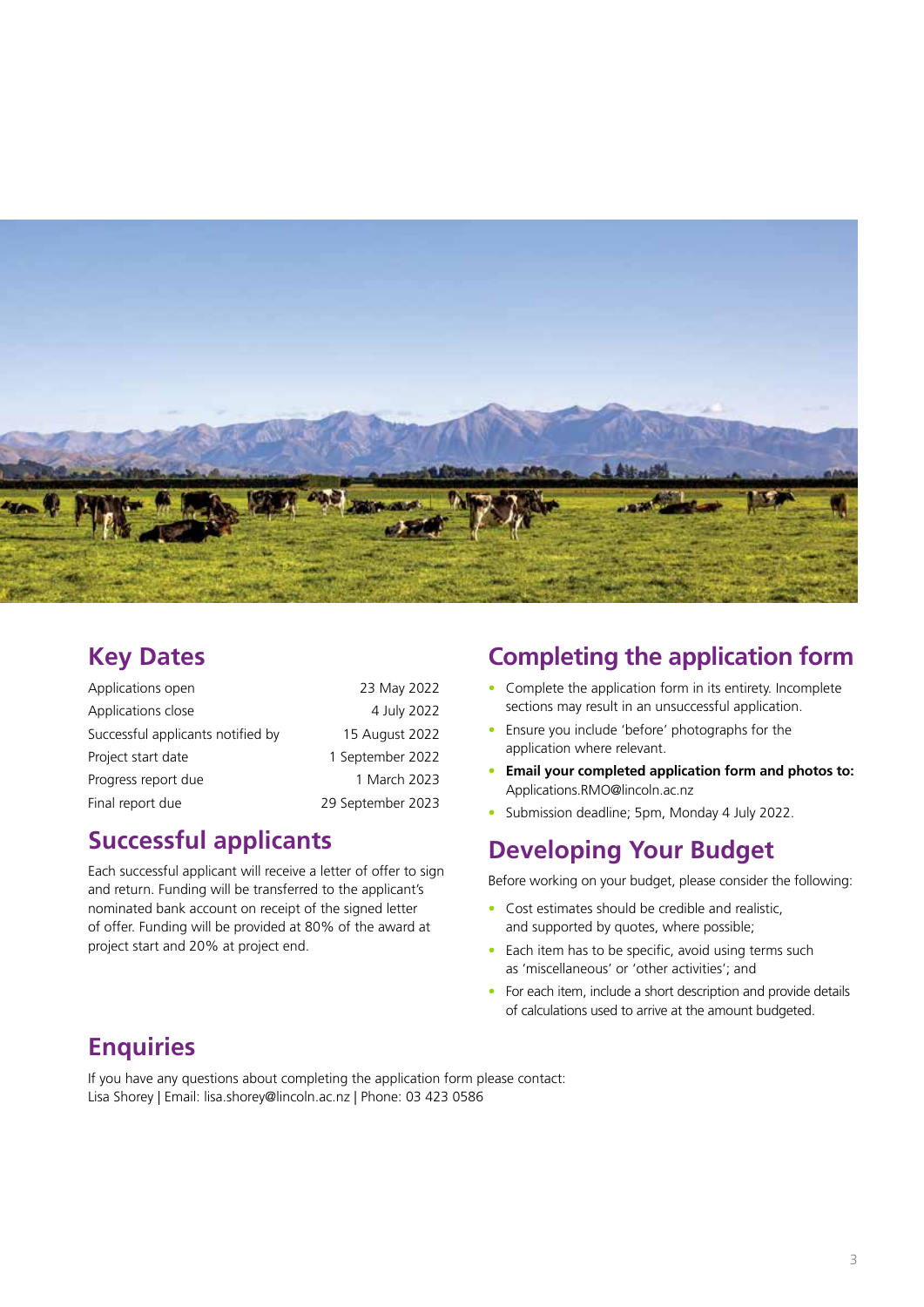New Zealand Farm Sustainability Fund 2022

#### **Assessment Criteria**

Applications are ultimately assessed by the New Zealand Farm Sustainability Fund Investment Committee, based on how well the following criteria are met:

| Alignment with The a2 Milk Company sustainability objectives                                                                                                                                                                                                                                                                                                         |
|----------------------------------------------------------------------------------------------------------------------------------------------------------------------------------------------------------------------------------------------------------------------------------------------------------------------------------------------------------------------|
| Project alignment to one or more of the key environmental priority areas of the Company:<br>Lowering GHG emissions<br>Increasing on-farm carbon sequestration<br>Improving farm system resilience<br>Improving water quality and use efficiency<br>۰<br>Enhancing on-farm biodiversity<br>$\bullet$<br>Animal wellbeing/health<br>Managing and improving soil health |
| Applicant contributions towards the project in cash and in-kind                                                                                                                                                                                                                                                                                                      |
| Project viability, with desirable attributes including:<br>a robust project plan and project budget that includes all sources of funding; and<br>a clear method of monitoring and measuring the success of the project                                                                                                                                               |
| Realistic and achievable project milestones and associated budget                                                                                                                                                                                                                                                                                                    |
| An ongoing commitment to maintain and upgrade the project in future years                                                                                                                                                                                                                                                                                            |

### **Reporting Requirements**

As a condition of any award, each successful applicant will be required to submit a six month progress report and a final project report. These should align to the project plan set out in the application and include a full and complete budget for audit purposes.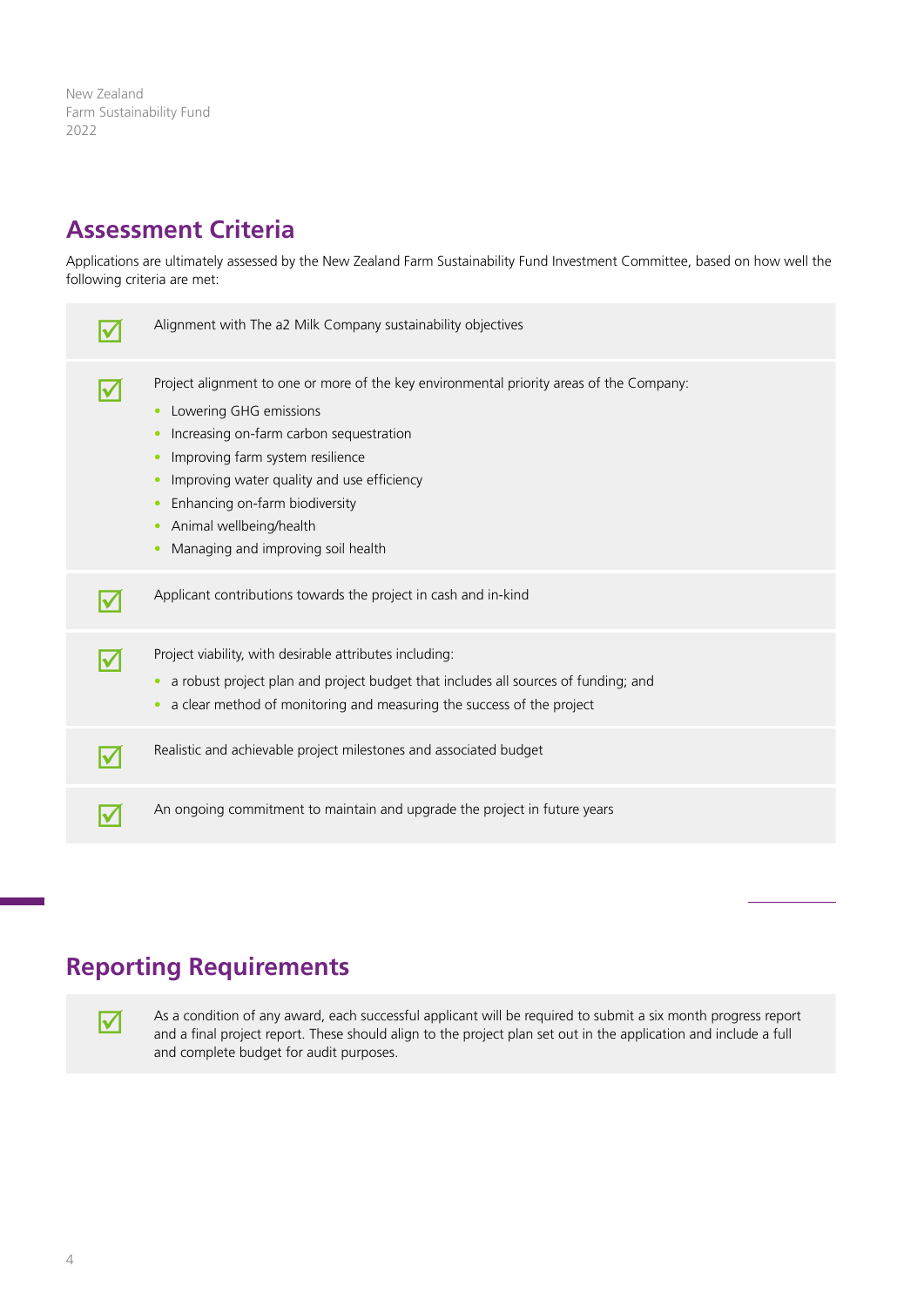## **Funding Conditions**

| Applicants must be contracted a2 Milk™ suppliers.                                                                                                                                                                                                                                                                                |
|----------------------------------------------------------------------------------------------------------------------------------------------------------------------------------------------------------------------------------------------------------------------------------------------------------------------------------|
| Applicants must meet all regional and national standards, laws, regulations and other mandatory guidelines.                                                                                                                                                                                                                      |
| Funding must be allocated only to activities detailed in the funding application, unless otherwise agreed<br>with The a2 Milk Company and Lincoln University.                                                                                                                                                                    |
| Funding is provided on a one-off basis and does not include ongoing maintenance. Payment will be<br>80% of the funding on receipt of the signed letter of offer and 20% on acceptance of the final report.                                                                                                                       |
| Funding is available for long-term projects but each funding application is for one year only and does<br>not secure or imply funding in subsequent years.                                                                                                                                                                       |
| Refurbishment, upgrades to and/or extension of existing infrastructure, and initiatives to deliver better<br>environmental outcomes are eligible.                                                                                                                                                                                |
| Funding is not available for any projects that are a legal/regulatory requirement.                                                                                                                                                                                                                                               |
| Upon request, recipients must provide receipts or other relevant evidence of how the award money<br>has been allocated.                                                                                                                                                                                                          |
| Recipients agree to the use of third parties in measuring environmental performance.                                                                                                                                                                                                                                             |
| Recipients must abide by reporting requirements as outlined above. Recipients must submit high<br>resolution photos and/or video footage of the project as part of their project reporting.                                                                                                                                      |
| The a2 Milk Company reserves the right to refuse any application.                                                                                                                                                                                                                                                                |
| The information requested in the attached application form will be used for assessing applications to<br>The a2 Milk Company and Lincoln University New Zealand Farm Sustainability Fund. All information will be<br>maintained according to strict privacy laws under which The a2 Milk Company and Lincoln University operate. |
| Funding awards are available up to a maximum of \$35,000.00 (excluding GST) per project. Under special<br>circumstances the Investment Committee will consider higher awards. The maximum award pool is \$500,000.                                                                                                               |
| Applicant contributions (cash and in-kind) towards the project cost must at least match the award amount<br>as a minimum; the applicant cash contribution must represent at least 50% of the total award amount.                                                                                                                 |
| Recipients must acknowledge the funding from The a2 Milk Company and Lincoln University<br>New Zealand Farm Sustainability Fund on all published or promotional material arising from the project.                                                                                                                               |
| Successful applicants must provide permission to The a2 Milk Company to use information about the project,<br>progress updates, the final report and any other information deemed relevant in external communications.                                                                                                           |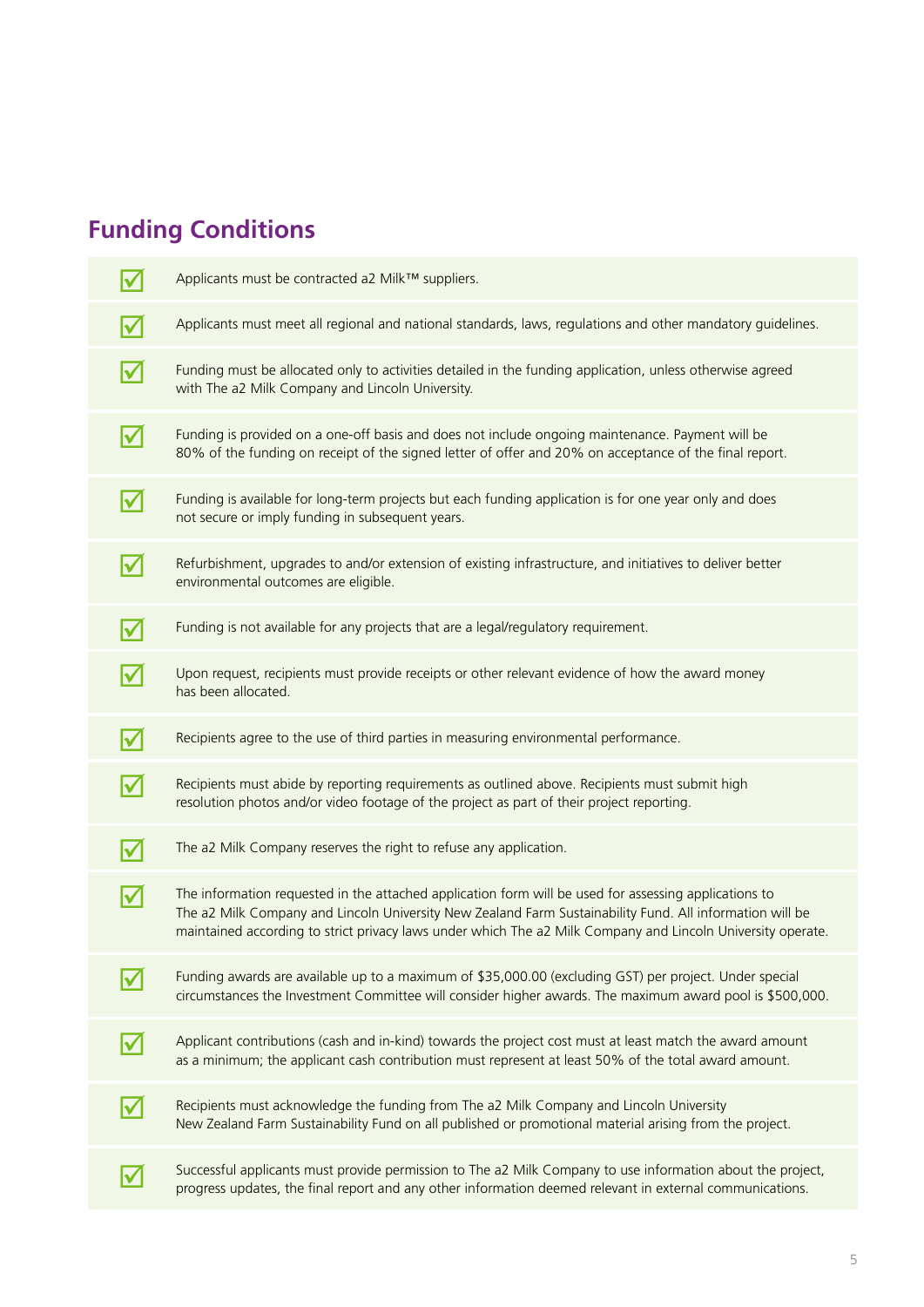#### **Application Review and Assessment Process**

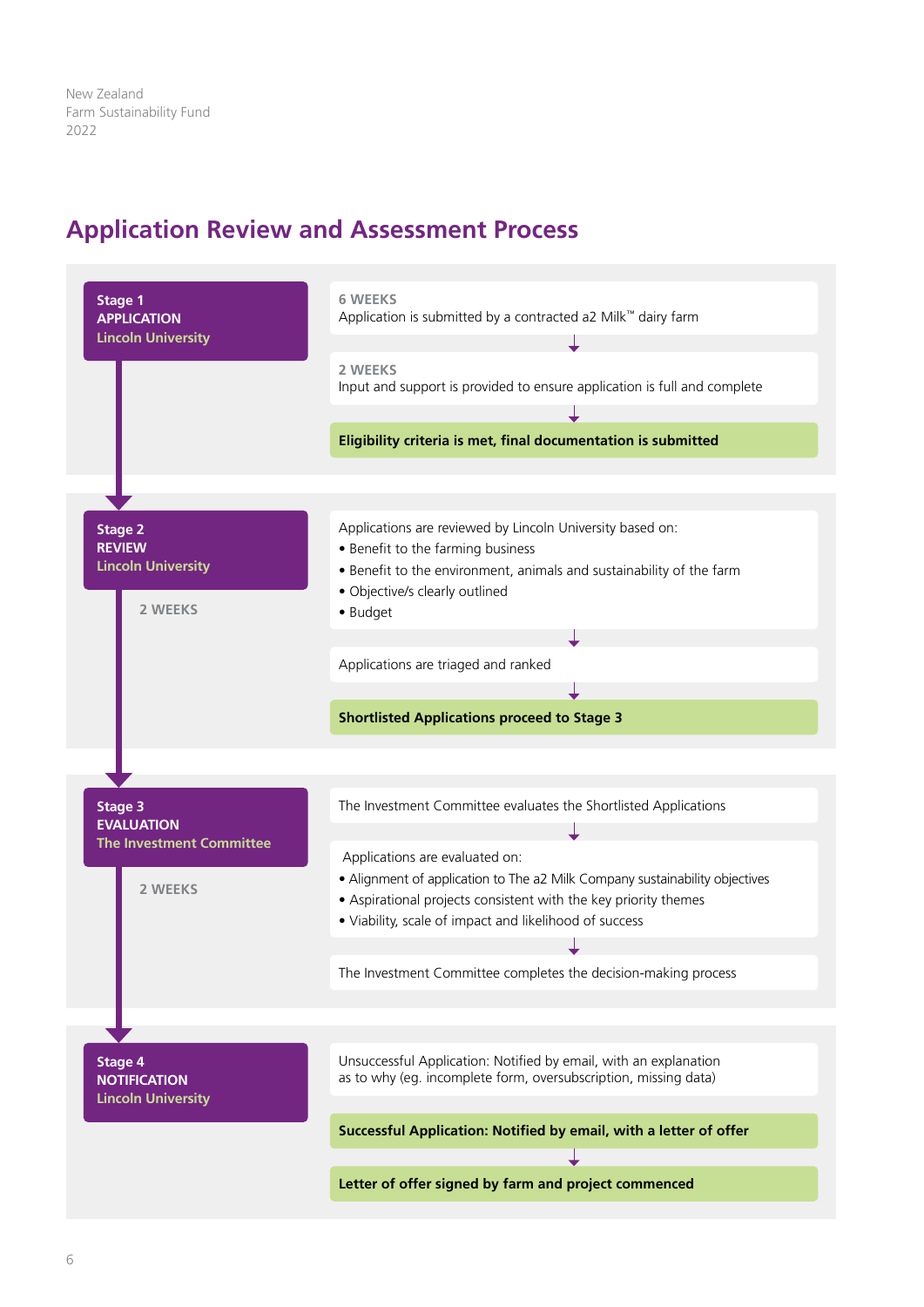## **Frequently Asked Questions**

|  | Can my business / farm submit more than one application?<br>Yes, multiple applications per business / farm will be considered.                                                                                                                                                                                                                                   |
|--|------------------------------------------------------------------------------------------------------------------------------------------------------------------------------------------------------------------------------------------------------------------------------------------------------------------------------------------------------------------|
|  | Can I submit my application after the closing date?<br>No, late applications will not be considered for funding.                                                                                                                                                                                                                                                 |
|  | When can I expect to start and when do I need to have my project completed?<br>Lincoln University advises applicants of the outcome of their application approximately one month after<br>the closing date of the funding round. If successful, grant funds must be spent on the project budget items<br>by the final report date, even if a project is ongoing. |
|  | Does my farm / business need an NZBN to receive a grant?<br>Yes, a NZBN is required.                                                                                                                                                                                                                                                                             |
|  | What contribution is required by the business/farm?<br>Applicant contributions (cash and in-kind) towards the project cost must at least match the award amount<br>as a minimum; the applicant cash contribution must represent at least 50% of the total award amount.                                                                                          |
|  | Are staged projects over multiple years accepted as an application?<br>Staged projects are accepted; however, the applicant must submit a new application for each year,<br>and it is not guaranteed the subsequent stages will be awarded a grant each year.                                                                                                    |